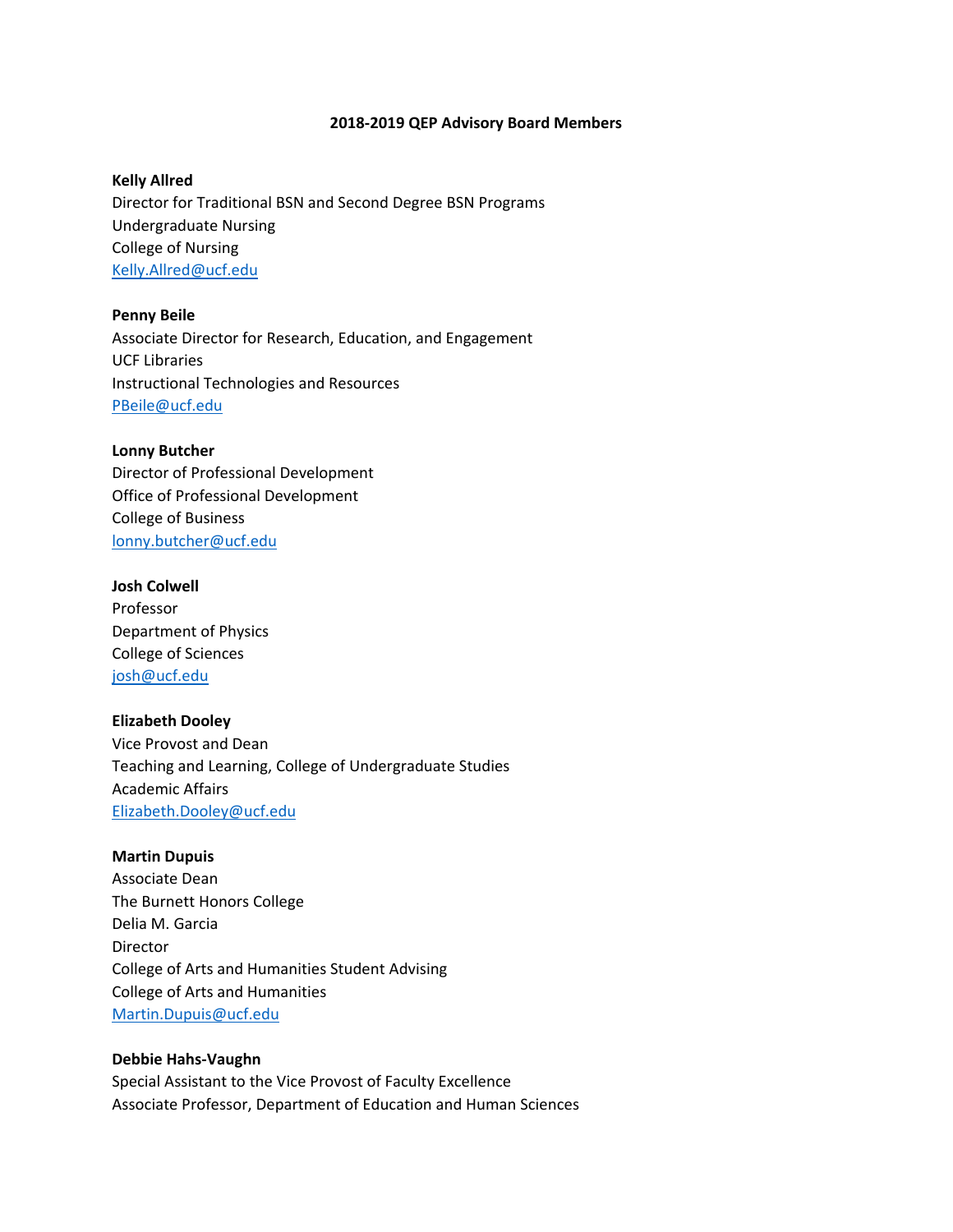College of Education and Human Performance Debbie.Hahs‐Vaughn@ucf.edu

## **Kathleen Hohenleitner**

Associate Lecturer Department of English College of Arts & Humanities Kathleen.Hohenleitner@ucf.edu

# **Elizabeth Horn**

Assistant Professor Department of Theatre, School of Performing Arts College of Arts & Humanities Elizabeth.Horn@ucf.edu

# **Anna Maria Jones**

Director, Quality Enhancement Plan Teaching and Learning, College of Undergraduate Studies Associate Professor Department of English College of Arts and Humanities Anna.Jones@ucf.edu

## **Patrice Lancey**

Assistant Vice President Operational Excellence and Assessment Support Teaching and Learning, College of Undergraduate Studies Patrice.Lancey@ucf.edu

## **Tamra Legron‐Rodriguez**

Undergraduate Coordinator for Forensic Science Lecturer Department of Chemistry College of Sciences Tamra.Legron‐Rodriguez@ucf.edu

# **Hank Lewis**

Assistant Director of Academic Support Services Academic Program Quality Office of the Provost Hank.Lewis@ucf.edu

**Eric Main** Associate Director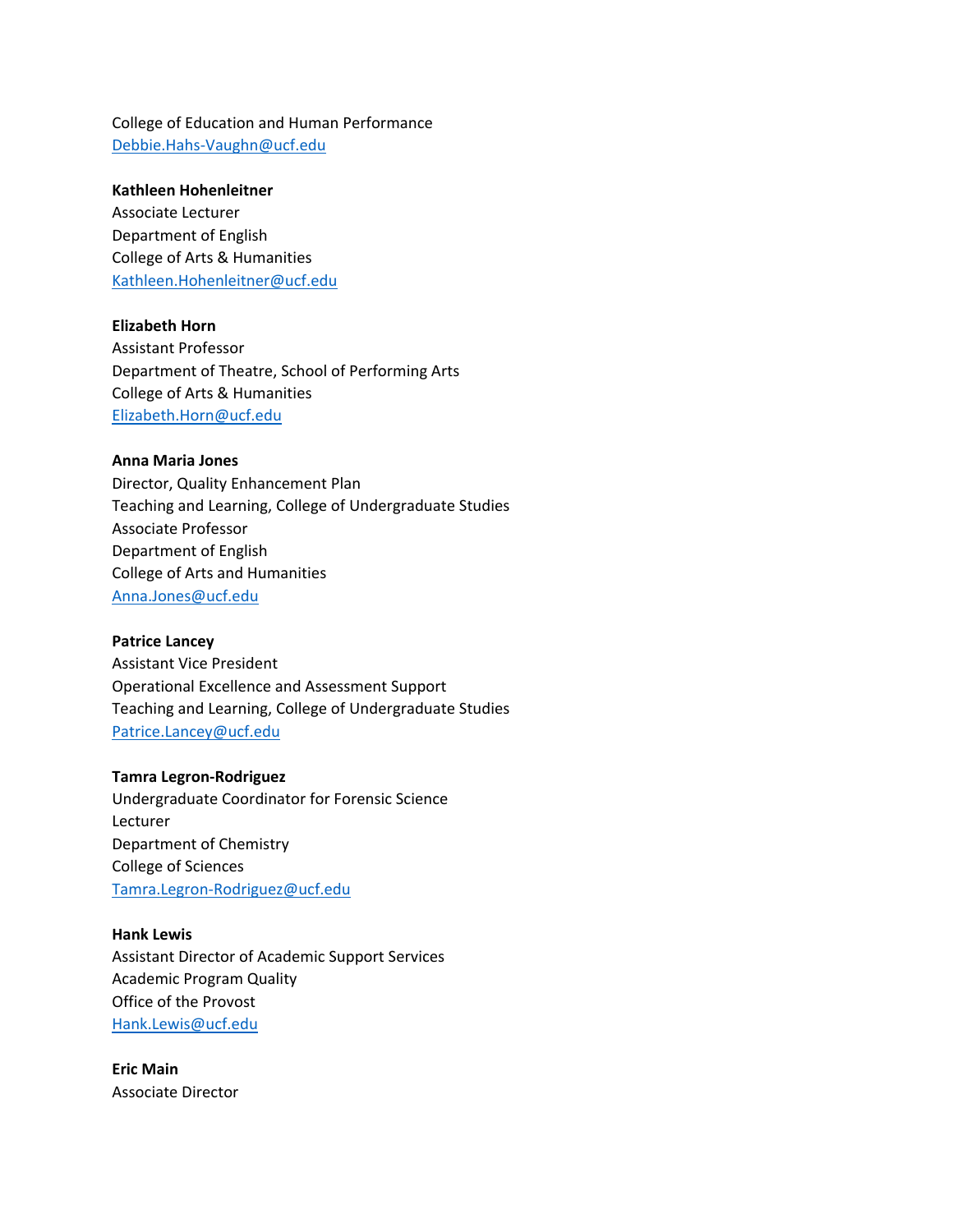Faculty Center for Teaching and Learning College of Undergraduate Studies Eric.Main@ucf.edu

## **Stacey Malaret**

Director LEAD Scholars Academy Student Development and Enrollment Services Stacey.Malaret@ucf.edu

**Iryna Malendevych**

Associate Instructor Criminal Justice College of Health and Public Affairs Iryna.Malendevych@ucf.edu

**Patsy D. Moskal** Associate Director Research Initiative for Teaching Effectiveness Center for Distributed Learning Patsy.Moskal@ucf.edu

**Tammy Muhs** Associate Lecturer **Mathematics** College of Sciences Tammy.Muhs@ucf.edu

**Daniel S. Murphree** Associate Professor of History Assistant Editor ‐ *Florida Historical Quarterly* Advisor ‐ Florida Studies Department of History Daniel.Murphree@ucf.edu

**Alice Noblin** Associate Professor Heath Management Informatics College of Medicine Alice.Noblin@ucf.edu

**Lisa Peterson** Associate Instructor Department of Film School of Visual Arts & Design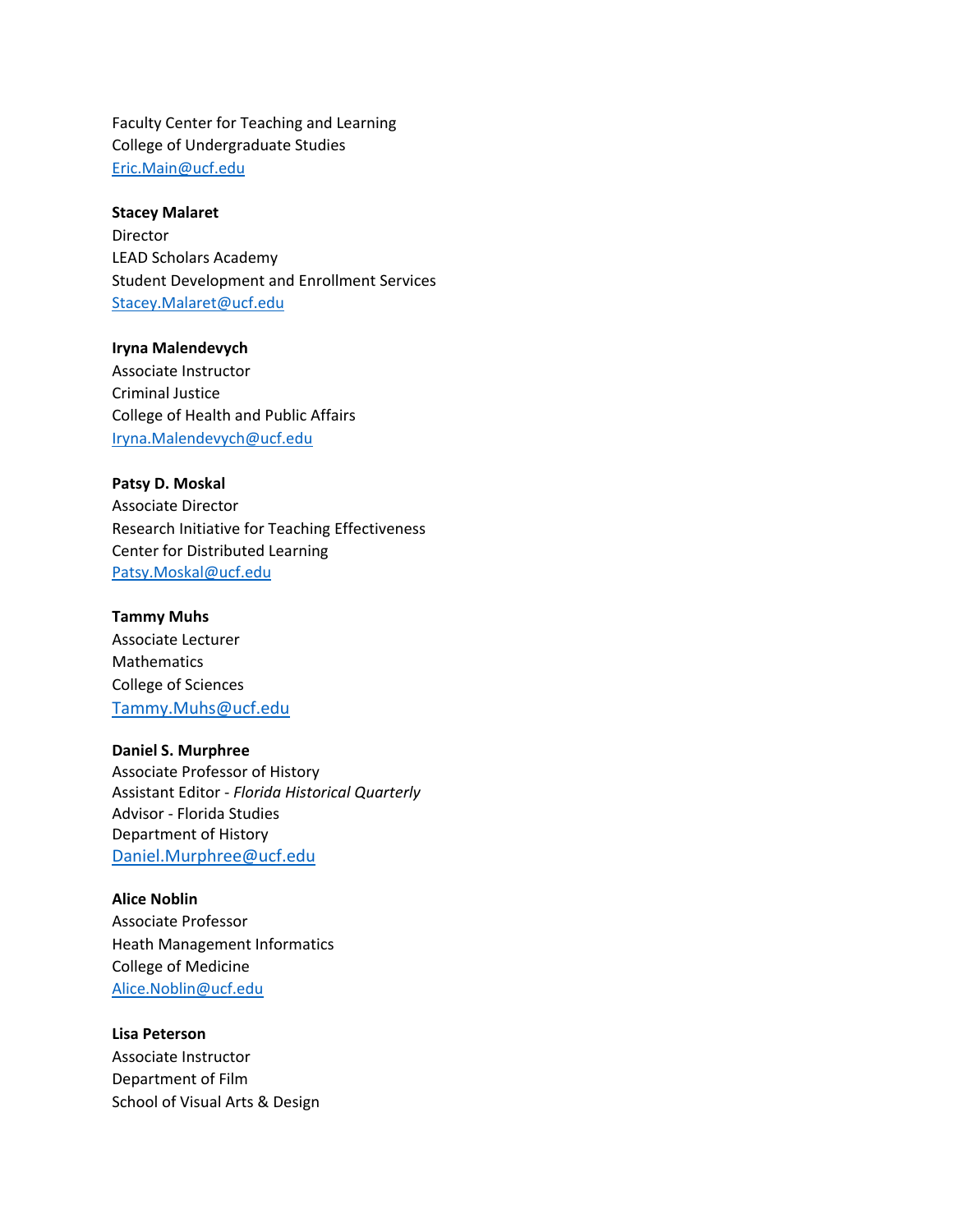College of Arts and Humanities Lisa.Peterson@ucf.edu

## **Brooks Pingston**

Program Coordinator, Quality Enhancement Plan Teaching and Learning, College of Undergraduate Studies Brooks.Pingston@ucf.edu

# **Lindsay Rushworth**

Program Coordinator, Knights of Distinction Quality Enhancement Plan Teaching and Learning, College of Undergraduate Studies Lindsay.Rushworth@ucf.edu

## **Meg Scharf**

Associate Director for Communication, Assessment and Public Relations UCF Libraries Instructional Technologies & Resources meg@ucf.edu

# **Jennifer Sumner**

Director of Academic Support Services Regional Campuses Administration Jennifer.Sumner@ucf.edu

## **Kelvin Thompson**

Executive Director Center for Distributed Learning Division of Digital Learning Kelvin@ucf.edu

## **Wei Wei**

Assistant Professor Hospitality Management Services Rosen College of Hospitality Management Wei.Wei@ucf.edu

## **Pamela Wisniewski**

Assistant Professor Electrical Engineering and Computer Sciences College of Engineering and Computer Sciences Pamela.Wisniewski@ucf.edu